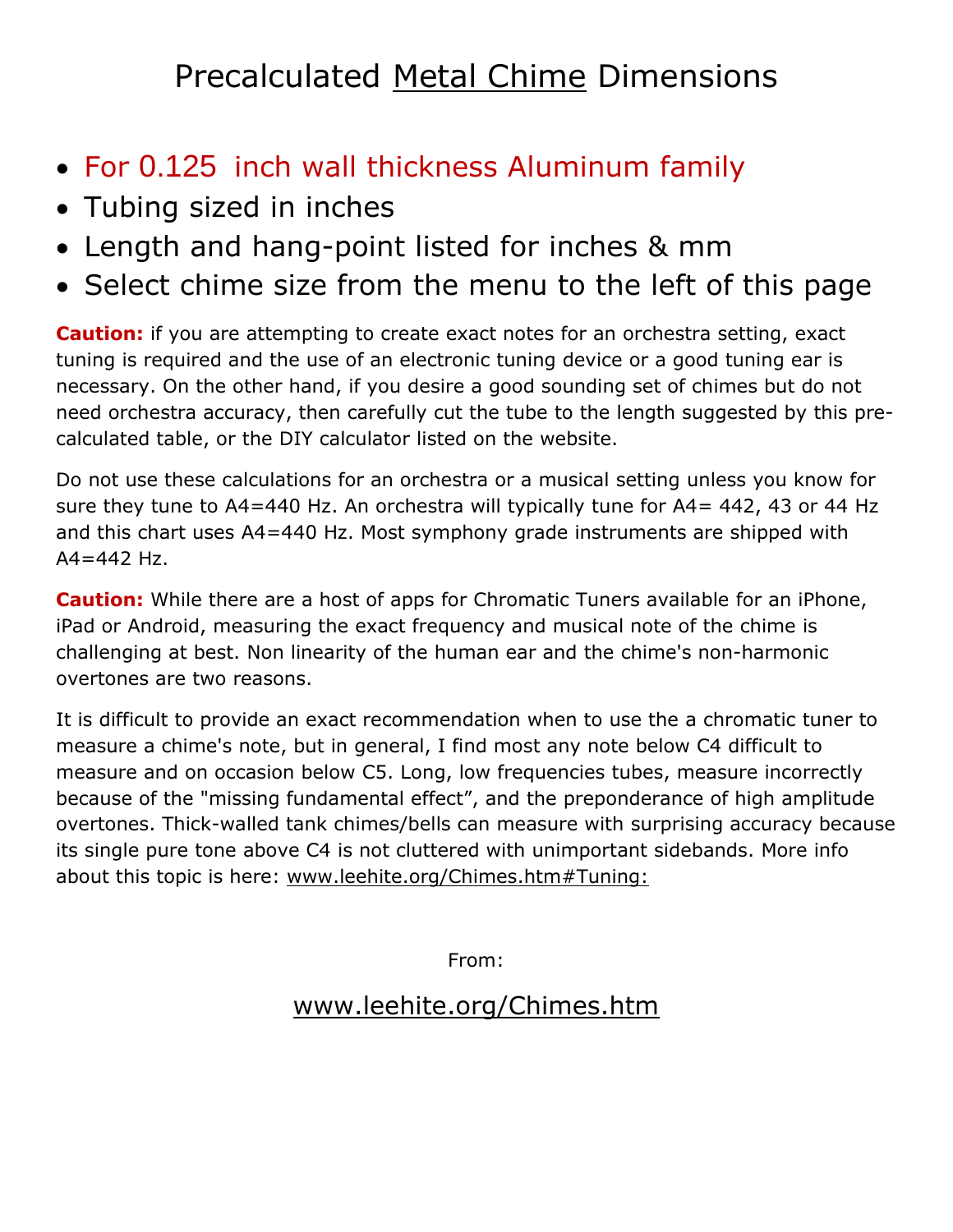| <b>Tubular Wind Chime Dimensions</b><br>Aluminum .125 Wall<br>Nominal size = $11/2$ "<br>A=440 Hz, tube open at both ends |                                          |                        |                            |                    |                 |                                                                                                      |                      |                        |                          |                |                 |  |
|---------------------------------------------------------------------------------------------------------------------------|------------------------------------------|------------------------|----------------------------|--------------------|-----------------|------------------------------------------------------------------------------------------------------|----------------------|------------------------|--------------------------|----------------|-----------------|--|
|                                                                                                                           | $OD$ inches $=$                          | 1.500                  | <b>ID</b> inches = $1.250$ |                    |                 | Material =                                                                                           |                      |                        | <b>Aluminum</b>          |                |                 |  |
| $Wall = 0.125$                                                                                                            |                                          | inches                 |                            |                    |                 | * Tubing length calculated for fundamental frequency ** Hang Point is for fundamental frequency node |                      |                        |                          |                |                 |  |
| Octave                                                                                                                    | A=440<br>Freq.                           | Length *               | Hang<br>Point**            | Length *           | Hang<br>Point** | Octave                                                                                               | $A=440$<br>Freq.     | Length *               | Hang<br>Point**          | Length *       | Hang<br>Point** |  |
| <b>Note</b><br>C <sub>1</sub>                                                                                             | Hz<br>32.70                              | inches<br>102 7/8      | inches<br>23 1/16          | mm<br>2,611.0      | mm<br>585.4     | <b>Note</b><br>C <sub>5</sub>                                                                        | Hz<br>523.30         | inches<br>25 11/16     | inches<br>5 3/4          | mm<br>651.9    | mm<br>146.2     |  |
| $C^{\#}/D^b$                                                                                                              | 34.60                                    | 100                    | 22 7/16                    | 2,538.0            | 569.0           | $C^{\#}/D^D$                                                                                         | 554.40               | 25                     | 5 5/8                    | 634.5          | 142.3           |  |
| D                                                                                                                         | 36.70                                    | 97 1/16                | 21 3/4                     | 2,463.4            | 552.3           | D                                                                                                    | 587.30               | 1/4<br>24              | 5 7/16                   | 615.5          | 138.0           |  |
| $D^{\#}/E^b$                                                                                                              | 38.90                                    | 5/16<br>94             | $21 \t1/8$                 | 2,393.7            | 536.7           | $D^{\#}/E^b$                                                                                         | 622.30               | 23 9/16                | 5 5/16                   | 598.0          | 134.1           |  |
| Ε                                                                                                                         | 41.21                                    | 91 5/8                 | 20 9/16                    | 2,325.4            | 521.4           | Е                                                                                                    | 659.30               | 7/8<br>22              | $5 \frac{1}{8}$          | 580.6          | 130.2           |  |
| F                                                                                                                         | 43.70                                    | 88 15/16               | 19 15/16                   | 2,257.2            | 506.1           | F                                                                                                    | 698.50               | 1/4<br>22              | 5                        | 564.7          | 126.6           |  |
| $F# / G^D$                                                                                                                | 46.30                                    | 7/16<br>86             | 19 3/8                     | 2,193.8            | 491.8           | $F#/\overline{G}^D$                                                                                  | 740.00               | 21<br>5/8              | 4 7/8                    | 548.8          | 123.1           |  |
| G                                                                                                                         | 49.00                                    | 84                     | 18 13/16                   | 2,131.9            | 478.0           | G                                                                                                    | 784.00               | 21                     | 4 11/16                  | 533.0          | 119.5           |  |
| $G^{\#}/A^D$                                                                                                              | 51.90                                    | 5/8<br>81              | 18 5/16                    | 2,071.6            | 464.5           | $G^{\overline{n}}/A^D$                                                                               | 830.60               | 20 3/8                 | 4 9/16                   | 517.1          | 115.9           |  |
| A                                                                                                                         | 55.01                                    | 5/16<br>79             | 17 13/16                   | 2,013.0            | 451.3           | Α                                                                                                    | 880.00               | 19 13/16               | 4 7/16                   | 502.8          | 112.7           |  |
| $A^{\#}/B^{\circ}$                                                                                                        | 58.30                                    | 77                     | $17 \frac{1}{4}$           | 1,954.3            | 438.1           | $A^H/B^D$                                                                                            | 932.30               | 1/4<br>19              | 4 5/16                   | 488.6          | 109.5           |  |
| В                                                                                                                         | 61.70                                    | 7/8<br>74              | 16 13/16                   | 1,900.3            | 426.1           | В                                                                                                    | 987.80               | 18 11/16               | 4 3/16                   | 474.3          | 106.3           |  |
| C <sub>2</sub>                                                                                                            | 65.40                                    | 3/4<br>72              | 16 5/16                    | 1,846.4            | 414.0           | C <sub>6</sub>                                                                                       | 1,046.50             | 18 3/16                | 4 1/16                   | 461.6          | 103.5           |  |
| $C^{\#}/D^D$                                                                                                              | 69.30                                    | 5/8<br>70              | 15 13/16                   | 1,792.5            | 401.9           | $C^{\#}/D^D$                                                                                         | 1,108.70             | 17 11/16               | 3 15/16                  | 448.9          | 100.6           |  |
| D                                                                                                                         | 73.41                                    | 68 5/8                 | 15 3/8                     | 1,741.7            | 390.5           | D                                                                                                    | 1,174.61             | 17 3/16                | $3 \frac{7}{8}$          | 436.2          | 97.8            |  |
| $D^{\pi}/E^b$                                                                                                             | 77.80                                    | 66 11/16               | 14 15/16                   | 1,692.5            | 379.5           | $D^{\pi}/E^b$                                                                                        | 1,244.50             | 16 11/16               | $3 \frac{3}{4}$          | 423.5          | 95.0            |  |
| Е                                                                                                                         | 82.40                                    | 64 13/16               | $14 \frac{1}{2}$           | 1,644.9            | 368.8           | Е                                                                                                    | 1,318.50             | 3/16<br>16             | $3\,5/8$                 | 410.8          | 92.1            |  |
| F<br>$F# / G^D$                                                                                                           | 87.30                                    | 62 15/16               | 14 1/8<br>13 11/16         | 1,597.4            | 358.1           | F<br>$F#/\overline{G}^D$                                                                             | 1,397.00             | 15<br>3/4              | $3 \frac{1}{2}$<br>37/16 | 399.7          | 89.6            |  |
| G                                                                                                                         | 92.50<br>98.01                           | 1/8<br>61<br>3/8<br>59 | 13 5/16                    | 1,551.4<br>1,506.9 | 347.8<br>337.9  | G                                                                                                    | 1,480.00<br>1,568.00 | 15<br>5/16<br>14 7/8   | 35/16                    | 388.6<br>377.5 | 87.1<br>84.6    |  |
| $G^{\#}/A^D$                                                                                                              | 103.80                                   | 3/4<br>57              | 12 15/16                   | 1,465.7            | 328.6           | $G^H/A^D$                                                                                            | 1,661.20             | 14 7/16                | $3 \t1/4$                | 366.4          | 82.2            |  |
| Α                                                                                                                         | 110.00                                   | $1/16$<br>56           | 12 9/16                    | 1,422.9            | 319.0           | Α                                                                                                    | 1,760.00             | 14                     | $3 \frac{1}{8}$          | 355.3          | 79.7            |  |
| $A^H/B^D$                                                                                                                 | 116.50                                   | 1/2<br>54              | $12 \frac{1}{4}$           | 1,383.2            | 310.1           | $A^H/B^D$                                                                                            | 1,864.60             | 13 5/8                 | $3 \frac{1}{16}$         | 345.8          | 77.5            |  |
| В                                                                                                                         | 123.50                                   | 52 15/16               | 11 7/8                     | 1,343.6            | 301.2           | В                                                                                                    | 1,975.50             | 13 1/4                 | 3                        | 336.3          | 75.4            |  |
| C <sub>3</sub>                                                                                                            | 130.81                                   | 51 7/16                | 11 9/16                    | 1,305.5            | 292.7           | C7                                                                                                   | 2,093.00             | 12 7/8                 | 27/8                     | 326.8          | 73.3            |  |
| $C^{\prime\prime}/D^{\prime\prime}$                                                                                       | 138.60                                   | 49 15/16               | 11 3/16                    | 1,267.4            | 284.2           | $C^{\#}/D^b$                                                                                         | 2,217.40             | $12 \t1/2$             | 2 13/16                  | 317.3          | 71.1            |  |
| D                                                                                                                         | 146.80                                   | 48 9/16                | $10 \t7/8$                 | 1,232.5            | 276.3           | D                                                                                                    | 2,349.20             | $12 \t1/8$             | 211/16                   | 307.7          | 69.0            |  |
| $D^{\#}/E^b$                                                                                                              | 155.60                                   | 47 1/8                 | 10 9/16                    | 1,196.0            | 268.2           | $D^{\#}/E^b$                                                                                         | 2,489.01             | 11 13/16               | $2\,5/8$                 | 299.8          | 67.2            |  |
| Е                                                                                                                         | 164.80                                   | 45 13/16               | 101/4                      | 1,162.7            | 260.7           | Е                                                                                                    | 2,637.00             | 11 7/16                | 29/16                    | 290.3          | 65.1            |  |
| F                                                                                                                         | 174.61                                   | 44<br>1/2              | 10                         | 1,129.4            | 253.2           | F                                                                                                    | 2,794.00             | $11 \t1/8$             | $2 \frac{1}{2}$          | 282.4          | 63.3            |  |
| $F#/\overline{G}^{\sigma}$                                                                                                | 185.00                                   | 43 1/4                 | 9 11/16                    | 1,097.7            | 246.1           | $F#/G^D$                                                                                             | 2,960.00             | 10 13/16               | 27/16                    | 274.4          | 61.5            |  |
| G                                                                                                                         | 196.00                                   | 42                     | 97/16                      | 1,066.0            | 239.0           | G                                                                                                    | 3,136.00             | $10 \t1/2$             | $2 \frac{3}{8}$          | 266.5          | 59.7            |  |
| $G^{\#}/A^D$                                                                                                              | 207.70                                   | 40 13/16               | 9 1/8                      | 1,035.8            | 232.2           | $G^H/A^D$                                                                                            | 3,322.41             | 10 3/16                | $2\;5/16$                | 258.6          | 58.0            |  |
| A                                                                                                                         | 220.00                                   | 39 5/8                 | 8 7/8                      | 1,005.7            | 225.5           | A                                                                                                    | 3,520.00             | 9 15/16                | $2 \t1/4$                | 252.2          | 56.5            |  |
| $A^{\#}/B^D$                                                                                                              | 233.10                                   | 38 1/2                 | $8\,5/8$                   | 977.1              | 219.1           | $A^{\#}/B^D$                                                                                         | 3,729.20             | 9 5/8                  | $2 \frac{3}{16}$         | 244.3          | 54.8            |  |
| В                                                                                                                         | 246.90                                   | 37 7/16                | 8 3/8                      | 950.2              | 213.0           | В                                                                                                    | 3,951.00             | $9 \frac{3}{8}$        | $2 \frac{1}{8}$          | 237.9          | 53.3            |  |
| C <sub>4</sub>                                                                                                            | 261.60                                   | 36 3/8                 | $8 \frac{1}{8}$            | 923.2              | 207.0           | C <sub>8</sub>                                                                                       | 4,186.00             | 9 1/16                 | 2 1/16                   | 230.0          | 51.6            |  |
| $C^{\#}/D^b$                                                                                                              | 277.20                                   | 35 5/16                | 7 15/16                    | 896.2              | 200.9           | $C^{\#}/D^b$                                                                                         | 4,434.81             | 8 13/16                | $\overline{2}$           | 223.7          | 50.1            |  |
| D<br>$D^{\#}/E^b$                                                                                                         | 293.70                                   | 34 5/16                | 7 11/16                    | 870.9              | 195.2           | D<br>$D^{\#}/E^b$                                                                                    | 4,698.40             | 8 9/16                 | 1 15/16                  | 217.3          | 48.7            |  |
|                                                                                                                           | 311.10                                   | 33 5/16                | 7 7/16<br>71/4             | 845.5              | 189.6           |                                                                                                      | 4,978.00             | 8 5/16                 | $1 \t7/8$<br>1 13/16     | 211.0          | 47.3            |  |
| Е<br>$\mathsf F$                                                                                                          | 329.61<br>349.30                         | 32 3/8<br>31 7/16      | 7 1/16                     | 821.7<br>797.9     | 184.2<br>178.9  | Е<br>F                                                                                               | 5,274.00<br>5,588.00 | $8 \t1/8$<br>$7 \t7/8$ | $1 \frac{3}{4}$          | 206.2<br>199.9 | 46.2<br>44.8    |  |
| $F#/\overline{G}^D$                                                                                                       | 370.00                                   | 30 9/16                | 67/8                       | 775.7              | 173.9           | $F#/\overline{G}^D$                                                                                  | 5,920.00             | 7 5/8                  | 1 11/16                  | 193.5          | 43.4            |  |
| G                                                                                                                         | 392.00                                   | 29 11/16               | $6\;5/8$                   | 753.5              | 168.9           | G                                                                                                    | 6,272.00             | 7 7/16                 | 1 11/16                  | 188.8          | 42.3            |  |
| $G^{\#}/A^D$                                                                                                              | 415.30                                   | 28 7/8                 | $6 \frac{1}{2}$            | 732.8              | 164.3           | $G^H/A^D$                                                                                            | 6,644.80             | $7 \frac{3}{16}$       | $1 \t5/8$                | 182.4          | 40.9            |  |
| Α                                                                                                                         | 440.01                                   | 28 1/16                | 6 5/16                     | 712.2              | 159.7           | A                                                                                                    | 7,040.00             | $\overline{7}$         | 19/16                    | 177.7          | 39.8            |  |
| $A^H/B^D$                                                                                                                 | 466.20                                   | 27 1/4                 | $6 \frac{1}{8}$            | 691.6              | 155.1           | $A^H/B^D$                                                                                            | 7,458.40             | 6 13/16                | 11/2                     | 172.9          | 38.8            |  |
| В                                                                                                                         | 493.91                                   | 26 7/16                | 5 15/16                    | 671.0              | 150.4           | В                                                                                                    | 7,902.01             | $6\quad 5/8$           | 11/2                     | 168.1          | 37.7            |  |
|                                                                                                                           | www.home.fuse.net/engineering/Chimes.htm |                        |                            |                    |                 |                                                                                                      |                      | 6 7/16                 | 17/16                    | 163.4          | 36.6            |  |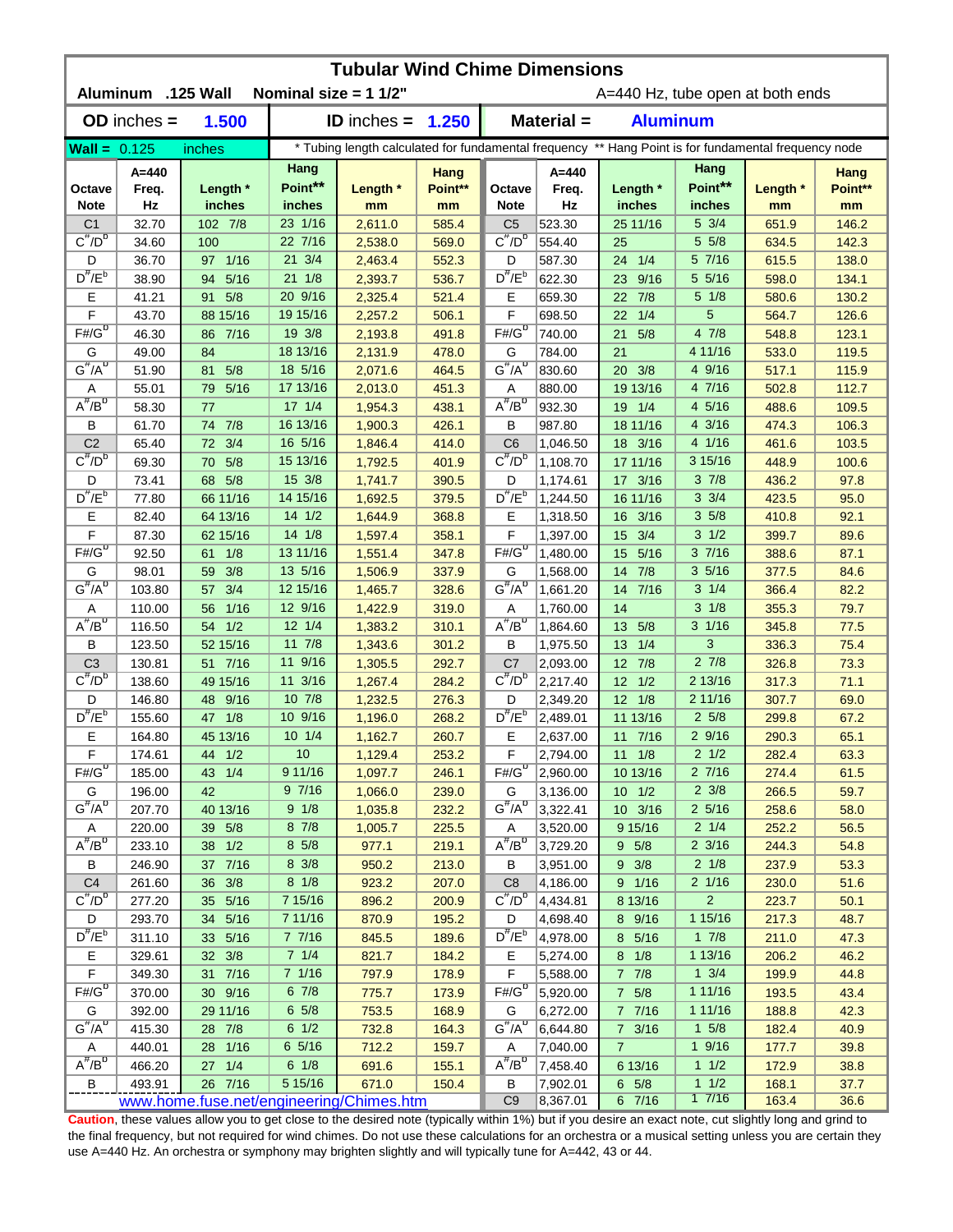| <b>Tubular Wind Chime Dimensions</b><br>Aluminum .125 Wall<br>Nominal size = 2.0"<br>A=440 Hz, tube open at both ends |                                          |                      |                              |                            |                |                                     |                      |                         |                                                                                                      |                |                |  |
|-----------------------------------------------------------------------------------------------------------------------|------------------------------------------|----------------------|------------------------------|----------------------------|----------------|-------------------------------------|----------------------|-------------------------|------------------------------------------------------------------------------------------------------|----------------|----------------|--|
|                                                                                                                       | $OD$ inches $=$                          | 2.000                |                              | <b>ID</b> inches = $1.750$ |                | Material =<br><b>Aluminum</b>       |                      |                         |                                                                                                      |                |                |  |
| Wall = $0.125$                                                                                                        |                                          | inches               |                              |                            |                |                                     |                      |                         | * Tubing length calculated for fundamental frequency ** Hang Point is for fundamental frequency node |                |                |  |
|                                                                                                                       | A=440                                    |                      | Hang                         |                            | Hang           |                                     | $A=440$              |                         | Hang                                                                                                 |                | Hang           |  |
| Octave                                                                                                                | Freq.                                    | Length *             | Point**                      | Length *                   | Point**        | Octave                              | Freq.                | Length *                | Point**                                                                                              | Length *       | Point**        |  |
| <b>Note</b>                                                                                                           | Hz                                       | inches               | inches                       | mm                         | mm             | <b>Note</b>                         | Hz                   | inches                  | inches                                                                                               | mm             | mm             |  |
| C <sub>1</sub>                                                                                                        | 32.70                                    | 120                  | 26 7/8                       | 3,045.6                    | 682.8          | C <sub>5</sub>                      | 523.30               | 30                      | $6 \frac{3}{4}$                                                                                      | 761.4          | 170.7          |  |
| $C^{\#}/D^b$                                                                                                          | 34.60                                    | 116 5/8              | 26 1/8                       | 2,959.9                    | 663.6          | $C^{\#}/D^D$                        | 554.40               | 1/8<br>29               | $6 \frac{1}{2}$                                                                                      | 739.2          | 165.7          |  |
| D                                                                                                                     | 36.70                                    | 113 1/4              | 25 3/8                       | 2,874.3                    | 644.4          | D                                   | 587.30               | 5/16<br>28              | $6 \frac{3}{8}$                                                                                      | 718.6          | 161.1          |  |
| $D^{\#}/E^b$                                                                                                          | 38.90                                    | 110                  | 24 11/16                     | 2,791.8                    | 625.9          | $D^{\#}/E^b$                        | 622.30               | $27 \t1/2$              | 63/16                                                                                                | 698.0          | 156.5          |  |
| Е                                                                                                                     | 41.21                                    | 106 7/8              | 23 15/16                     | 2,712.5                    | 608.1          | Е                                   | 659.30               | 26 3/4                  | $6\phantom{1}6$                                                                                      | 678.9          | 152.2          |  |
| F                                                                                                                     | 43.70                                    | 103 13/16            | 23 1/4                       | 2,634.8                    | 590.7          | F                                   | 698.50               | 25 15/16                | 5 13/16                                                                                              | 658.3          | 147.6          |  |
| $F# / G^D$                                                                                                            | 46.30                                    | 100 13/16            | 22 5/8                       | 2,558.6                    | 573.6          | $F#/\overline{G}^D$                 | 740.00               | 25<br>1/4               | 5 11/16                                                                                              | 640.8          | 143.7          |  |
| G                                                                                                                     | 49.00                                    | 98                   | 22                           | 2,487.2                    | 557.6          | G                                   | 784.00               | 24 1/2                  | $5 \t1/2$                                                                                            | 621.8          | 139.4          |  |
| $G^{\#}/A^D$                                                                                                          | 51.90                                    | 1/4<br>95            | 21 3/8                       | 2,417.4                    | 542.0          | $G^H/A^D$                           | 830.60               | 23 13/16                | 5 5/16                                                                                               | 604.4          | 135.5          |  |
| Α                                                                                                                     | 55.01                                    | 1/2<br>92            | 20 3/4                       | 2,347.7                    | 526.3          | Α                                   | 880.00               | 1/8<br>23               | 5 3/16                                                                                               | 586.9          | 131.6          |  |
| $A^{\#}/B^D$                                                                                                          | 58.30                                    | 7/8<br>89            | 20 1/8                       | 2,281.0                    | 511.4          | $A^{\#}/B^D$                        | 932.30               | $22 \t1/2$              | 5 1/16                                                                                               | 571.1          | 128.0          |  |
| В                                                                                                                     | 61.70                                    | 3/8<br>87            | 19 9/16                      | 2,217.6                    | 497.2          | В                                   | 987.80               | 21 13/16                | 4 7/8                                                                                                | 553.6          | 124.1          |  |
| C <sub>2</sub>                                                                                                        | 65.40                                    | 84 13/16             | 19                           | 2,152.5                    | 482.6          | C <sub>6</sub>                      | 1,046.50             | 3/16<br>21              | $4 \frac{3}{4}$                                                                                      | 537.7          | 120.6          |  |
| $C^{\#}/D^D$                                                                                                          | 69.30                                    | 82 7/16              | 18 1/2                       | 2,092.3                    | 469.1          | $C^{\prime\prime}/D^D$              | 1,108.70             | 20 5/8                  | 4 5/8                                                                                                | 523.5          | 117.4          |  |
| D<br>$D^{\frac{\pi}{}}/E^b$                                                                                           | 73.41                                    | 80 1/16              | 17 15/16<br>17 7/16          | 2,032.0                    | 455.6          | D<br>$D^{\pi}/E^b$                  | 1,174.61             | 20                      | 41/2<br>$4 \frac{3}{8}$                                                                              | 507.6          | 113.8          |  |
| Е                                                                                                                     | 77.80<br>82.40                           | 77 13/16<br>75 9/16  | 16 15/16                     | 1,974.9<br>1,917.8         | 442.8<br>430.0 | Е                                   | 1,244.50<br>1,318.50 | 7/16<br>19<br>7/8<br>18 | 4 1/4                                                                                                | 493.3<br>479.0 | 110.6<br>107.4 |  |
| F                                                                                                                     | 87.30                                    | 73 7/16              | 16 7/16                      | 1,863.8                    | 417.9          | F                                   | 1,397.00             | 18 3/8                  | 4 1/8                                                                                                | 466.4          | 104.6          |  |
| $F# / G^D$                                                                                                            | 92.50                                    | 5/16<br>71           | 16                           | 1,809.9                    | 405.8          | $F#/\overline{G}^D$                 | 1,480.00             | 17 13/16                | $\overline{4}$                                                                                       | 452.1          | 101.4          |  |
| G                                                                                                                     | 98.01                                    | 5/16<br>69           | 15 9/16                      | 1,759.2                    | 394.4          | G                                   | 1,568.00             | 17 5/16                 | 37/8                                                                                                 | 439.4          | 98.5           |  |
| $G^{\#}/A^D$                                                                                                          | 103.80                                   | 5/16<br>67           | 15 1/16                      | 1,708.4                    | 383.0          | $G^{\#}/A^D$                        | 1,661.20             | 16 13/16                | $3 \frac{3}{4}$                                                                                      | 426.7          | 95.7           |  |
| Α                                                                                                                     | 110.00                                   | $7/16$<br>65         | 14 11/16                     | 1,660.8                    | 372.4          | Α                                   | 1,760.00             | 16 3/8                  | 311/16                                                                                               | 415.6          | 93.2           |  |
| $A^{\#}/B^D$                                                                                                          | 116.50                                   | 9/16<br>63           | $14 \frac{1}{4}$             | 1,613.2                    | 361.7          | $A^H/B^D$                           | 1,864.60             | 15 7/8                  | 39/16                                                                                                | 402.9          | 90.3           |  |
| B                                                                                                                     | 123.50                                   | 3/4<br>61            | 13 7/8                       | 1,567.2                    | 351.4          | B                                   | 1,975.50             | 15 7/16                 | 37/16                                                                                                | 391.8          | 87.8           |  |
| C <sub>3</sub>                                                                                                        | 130.81                                   | 60                   | 13 7/16                      | 1,522.8                    | 341.4          | C <sub>7</sub>                      | 2,093.00             | 15                      | $3 \frac{3}{8}$                                                                                      | 380.7          | 85.4           |  |
| $C^{\#}/D^b$                                                                                                          | 138.60                                   | 1/4<br>58            | 13 1/16                      | 1,478.4                    | 331.5          | $C^{\prime\prime}/D^{\prime\prime}$ | 2,217.40             | 14 9/16                 | $3 \t1/4$                                                                                            | 369.6          | 82.9           |  |
| D                                                                                                                     | 146.80                                   | 5/8<br>56            | 12 11/16                     | 1,437.1                    | 322.2          | D                                   | 2,349.20             | 14 1/8                  | $3 \frac{3}{16}$                                                                                     | 358.5          | 80.4           |  |
| $D^{\#}/E^b$                                                                                                          | 155.60                                   | 55                   | 12 5/16                      | 1,395.9                    | 313.0          | $D^{\prime\prime}/E^b$              | 2,489.01             | 13<br>3/4               | $3 \frac{1}{16}$                                                                                     | 349.0          | 78.2           |  |
| Е                                                                                                                     | 164.80                                   | 53 7/16              | 12                           | 1,356.2                    | 304.1          | Е                                   | 2,637.00             | 13 3/8                  | 3                                                                                                    | 339.5          | 76.1           |  |
| F                                                                                                                     | 174.61                                   | 51 15/16             | $11 \t 5/8$                  | 1,318.2                    | 295.5          | F                                   | 2,794.00             | 13                      | 215/16                                                                                               | 329.9          | 74.0           |  |
| $F# / G^D$                                                                                                            | 185.00                                   | 50 7/16              | 11 5/16                      | 1,280.1                    | 287.0          | $F# / G^D$                          | 2,960.00             | 12 5/8                  | 2 13/16                                                                                              | 320.4          | 71.8           |  |
| G                                                                                                                     | 196.00                                   | 49                   | 11                           | 1,243.6                    | 278.8          | G                                   | 3,136.00             | $12 \t1/4$              | $2 \frac{3}{4}$                                                                                      | 310.9          | 69.7           |  |
| $G^{\#}/A^D$                                                                                                          | 207.70                                   | 47 5/8               | 10 11/16                     | 1,208.7                    | 271.0          | $G^H/A^D$                           | 3,322.41             | $11 \t 7/8$             | 2 11/16                                                                                              | 301.4          | 67.6           |  |
| Α                                                                                                                     | 220.00                                   | 46 1/4               | 10 3/8                       | 1,173.8                    | 263.2          | Α                                   | 3,520.00             | 11 9/16                 | 29/16                                                                                                | 293.5          | 65.8           |  |
| $A^{\#}/B^D$                                                                                                          | 233.10                                   | 44 15/16             | 10 1/16                      | 1,140.5                    | 255.7          | $A^{\#}/B^D$                        | 3,729.20             | $11 \t1/4$              | $2 \frac{1}{2}$                                                                                      | 285.5          | 64.0           |  |
| В                                                                                                                     | 246.90                                   | 43 11/16             | 9 13/16                      | 1,108.8                    | 248.6          | В                                   | 3,951.00             | 10 15/16                | 27/16                                                                                                | 277.6          | 62.2           |  |
| C <sub>4</sub>                                                                                                        | 261.60                                   | 42 7/16              | $9 \frac{1}{2}$              | 1,077.1                    | 241.5          | C <sub>8</sub>                      | 4,186.00             | 10 5/8                  | $2 \frac{3}{8}$                                                                                      | 269.7          | 60.5           |  |
| $C^{\frac{\pi}{}}/D^b$                                                                                                | 277.20                                   | 41 3/16              | $9 \t1/4$                    | 1,045.3                    | 234.4          | $C^{\pi}/D^b$                       | 4,434.81             | 10 5/16                 | $2\;5/16$                                                                                            | 261.7          | 58.7           |  |
| D<br>$D^{\frac{\pi}{r}}/E^b$                                                                                          | 293.70                                   | 40 1/16              | $9\,$                        | 1,016.8                    | 228.0          | D<br>$D^{\#}/E^b$                   | 4,698.40             | 10                      | $2 \frac{1}{4}$                                                                                      | 253.8          | 56.9           |  |
|                                                                                                                       | 311.10                                   | 38 7/8               | 8 11/16                      | 986.6                      | 221.2          |                                     | 4,978.00             | $9 \t3/4$               | $2 \frac{3}{16}$                                                                                     | 247.5          | 55.5           |  |
| Е<br>F                                                                                                                | 329.61<br>349.30                         | 37 13/16<br>36 11/16 | $8 \frac{1}{2}$<br>$8 \t1/4$ | 959.7<br>931.1             | 215.2          | E.<br>F                             | 5,274.00             | 97/16<br>9 3/16         | $2 \frac{1}{8}$<br>2 1/16                                                                            | 239.5<br>233.2 | 53.7<br>52.3   |  |
| $F#/\overline{G}^D$                                                                                                   | 370.00                                   | 35 11/16             | $8\phantom{1}$               | 905.7                      | 208.8<br>203.1 | $F#/\overline{G}^D$                 | 5,588.00<br>5,920.00 | 8 15/16                 | $\overline{2}$                                                                                       | 226.8          | 50.9           |  |
| G                                                                                                                     | 392.00                                   | 34 5/8               | $7 \frac{3}{4}$              | 878.8                      | 197.0          | G                                   | 6,272.00             | 8 11/16                 | 1 15/16                                                                                              | 220.5          | 49.4           |  |
| $G^{\#}/A^D$                                                                                                          | 415.30                                   | 33 11/16             | 7 9/16                       | 855.0                      | 191.7          | $G^H/A^D$                           | 6,644.80             | 8 7/16                  | $1 \t7/8$                                                                                            | 214.1          | 48.0           |  |
| Α                                                                                                                     | 440.01                                   | 32 11/16             | 7 5/16                       | 829.6                      | 186.0          | Α                                   | 7,040.00             | 8 3/16                  | 1 13/16                                                                                              | 207.8          | 46.6           |  |
| $A^{\#}/B^D$                                                                                                          | 466.20                                   | 31   3/4             | $7 \t1/8$                    | 805.8                      | 180.7          | $A^H/B^D$                           | 7,458.40             | 7 15/16                 | $1 \frac{3}{4}$                                                                                      | 201.5          | 45.2           |  |
| В                                                                                                                     | 493.91                                   | 30 7/8               | 6 15/16                      | 783.6                      | 175.7          | В                                   | 7,902.01             | 7 11/16                 | $1 \frac{3}{4}$                                                                                      | 195.1          | 43.7           |  |
|                                                                                                                       | www.home.fuse.net/engineering/Chimes.htm |                      |                              |                            |                |                                     |                      | $7$ $1/2$               | 111/16                                                                                               | 190.4          | 42.7           |  |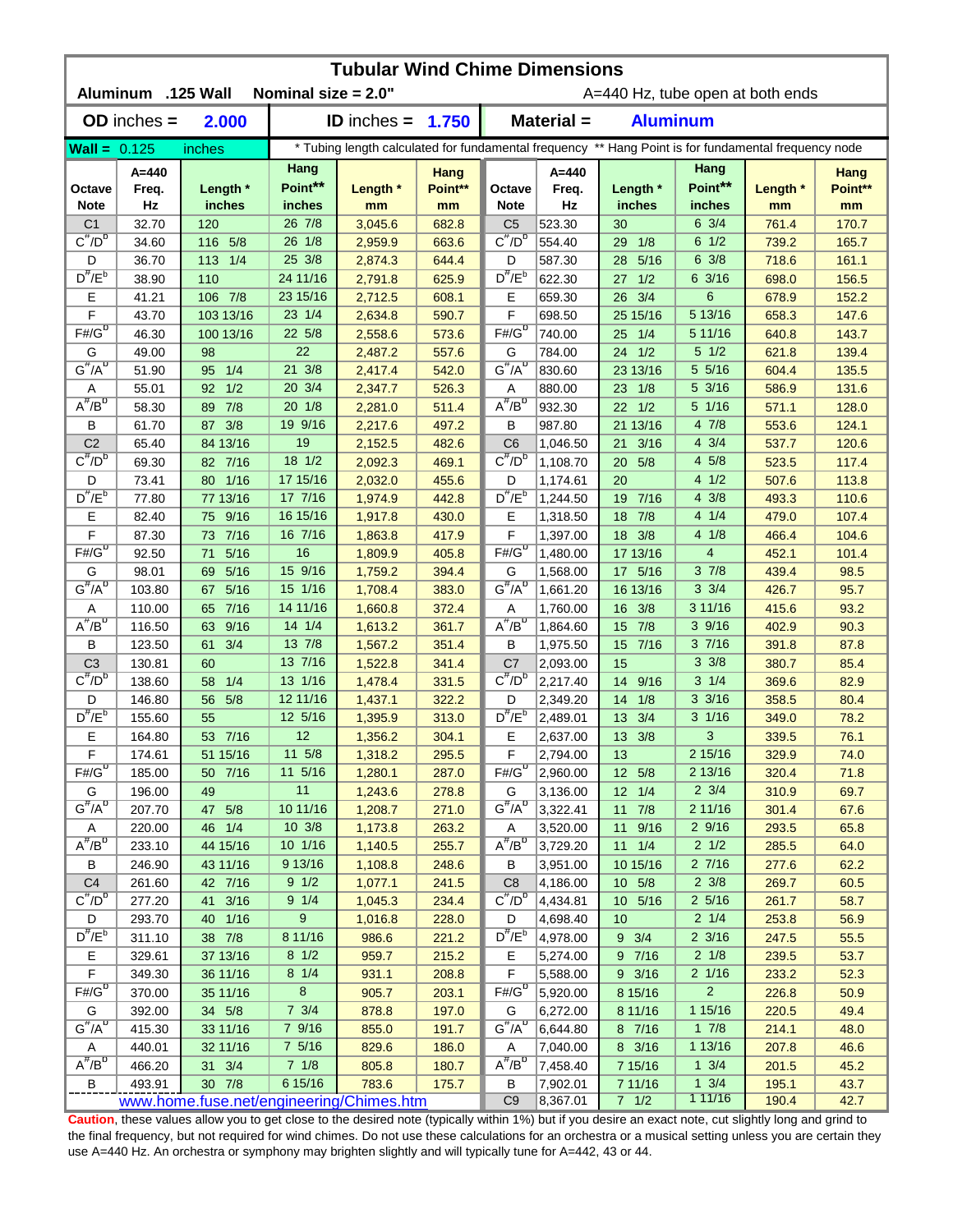| <b>Tubular Wind Chime Dimensions</b><br>Aluminum .125 Wall<br>Nominal size = $2 \frac{1}{2}$ |                          |                    |                           |                    |                                  |                                                                                                      |                          |                      |                            |                |                       |  |  |
|----------------------------------------------------------------------------------------------|--------------------------|--------------------|---------------------------|--------------------|----------------------------------|------------------------------------------------------------------------------------------------------|--------------------------|----------------------|----------------------------|----------------|-----------------------|--|--|
|                                                                                              |                          |                    |                           |                    | A=440 Hz, tube open at both ends |                                                                                                      |                          |                      |                            |                |                       |  |  |
| $OD$ inches $=$<br>2.500<br><b>ID</b> inches = $2.250$                                       |                          |                    |                           |                    |                                  | Material =<br><b>Aluminum</b>                                                                        |                          |                      |                            |                |                       |  |  |
| <b>Wall = <math>0.125</math></b>                                                             |                          | inches             |                           |                    |                                  | * Tubing length calculated for fundamental frequency ** Hang Point is for fundamental frequency node |                          |                      |                            |                |                       |  |  |
| Octave<br><b>Note</b>                                                                        | $A = 440$<br>Freq.<br>Hz | Length *<br>inches | Hang<br>Point**<br>inches | Length *<br>mm     | Hang<br>Point**<br>mm            | Octave<br><b>Note</b>                                                                                | $A = 440$<br>Freq.<br>Hz | Length *<br>inches   | Hang<br>Point**<br>inches  | Length *<br>mm | Hang<br>Point**<br>mm |  |  |
| C <sub>1</sub>                                                                               | 32.70                    | 135                | 30 1/4                    | 3,426.3            | 768.2                            | C <sub>5</sub>                                                                                       | 523.30                   | 33 3/4               | 7 9/16                     | 856.6          | 192.0                 |  |  |
| $C^{\#}/D^b$                                                                                 | 34.60                    | 131 1/4            | 29 7/16                   | 3,331.1            | 746.8                            | $C^{\pi}/D^b$                                                                                        | 554.40                   | 32 13/16             | $7 \frac{3}{8}$            | 832.8          | 186.7                 |  |  |
| D                                                                                            | 36.70                    | 7/16<br>127        | 28 9/16                   | 3,234.4            | 725.1                            | D                                                                                                    | 587.30                   | 31 7/8               | 71/8                       | 809.0          | 181.4                 |  |  |
| $D^{\#}/E^b$                                                                                 | 38.90                    | 3/4<br>123         | 27 3/4                    | 3,140.8            | 704.2                            | $D^{\#}/E^b$                                                                                         | 622.30                   | 30 15/16             | 6 15/16                    | 785.2          | 176.0                 |  |  |
| Ε                                                                                            | 41.21                    | 1/4<br>120         | 26 15/16                  | 3,051.9            | 684.2                            | Е                                                                                                    | 659.30                   | 1/16<br>30           | $6 \frac{3}{4}$            | 763.0          | 171.1                 |  |  |
| F                                                                                            | 43.70                    | 3/4<br>116         | 26 3/16                   | 2,963.1            | 664.3                            | F                                                                                                    | 698.50                   | 3/16<br>29           | 6 9/16                     | 740.8          | 166.1                 |  |  |
| $F# / G^D$                                                                                   | 46.30                    | 7/16<br>113        | 25 7/16                   | 2,879.0            | 645.5                            | $F#/\overline{G}^D$                                                                                  | 740.00                   | 3/8<br>28            | $6 \frac{3}{8}$            | 720.2          | 161.5                 |  |  |
| G                                                                                            | 49.00                    | 1/4<br>110         | 24 11/16                  | 2,798.1            | 627.3                            | G                                                                                                    | 784.00                   | 27 9/16              | $6\frac{3}{16}$            | 699.5          | 156.8                 |  |  |
| $G^{\#}/A^D$                                                                                 | 51.90                    | 1/8<br>107         | 24                        | 2,718.8            | 609.6                            | $G^H/A^D$                                                                                            | 830.60                   | 26 13/16             | $6\phantom{1}$             | 680.5          | 152.6                 |  |  |
| Α                                                                                            | 55.01                    | 1/16<br>104        | 23 5/16                   | 2,641.1            | 592.1                            | Α                                                                                                    | 880.00                   | 26                   | 5 13/16                    | 659.9          | 147.9                 |  |  |
| $A^H/B^D$                                                                                    | 58.30                    | 1/16<br>101        | 22 11/16                  | 2,565.0            | 575.1                            | $A^H/B^D$                                                                                            | 932.30                   | 1/4<br>25            | 5 11/16                    | 640.8          | 143.7                 |  |  |
| В                                                                                            | 61.70                    | 1/4<br>98          | 22                        | 2,493.6            | 559.1                            | В                                                                                                    | 987.80                   | 24<br>9/16           | $5 \frac{1}{2}$            | 623.4          | 139.8                 |  |  |
| C <sub>2</sub><br>$C^{\#}/D^D$                                                               | 65.40                    | 7/16<br>95         | 21 3/8                    | 2,422.2            | 543.1                            | C <sub>6</sub><br>$C^{\prime\prime}/D^D$                                                             | 1,046.50                 | 23 7/8               | 5 3/8                      | 605.9          | 135.9                 |  |  |
|                                                                                              | 69.30                    | 3/4<br>92          | 20 13/16                  | 2,354.0            | 527.8                            |                                                                                                      | 1,108.70                 | 3/16<br>23           | 5 3/16                     | 588.5          | 131.9                 |  |  |
| D<br>$D^{\pi}/E^b$                                                                           | 73.41                    | 1/16<br>90<br>1/2  | 20 3/16<br>19 5/8         | 2,285.8            | 512.5                            | D<br>$D^{\#}/E^b$                                                                                    | 1,174.61                 | $22 \t1/2$<br>21 7/8 | $5 \t1/16$<br>4 7/8        | 571.1          | 128.0                 |  |  |
| E                                                                                            | 77.80<br>82.40           | 87<br>85           | 19 1/16                   | 2,220.8<br>2,157.3 | 497.9<br>483.7                   | Е                                                                                                    | 1,244.50<br>1,318.50     | 1/4<br>21            | $4 \frac{3}{4}$            | 555.2<br>539.3 | 124.5<br>120.9        |  |  |
| F                                                                                            | 87.30                    | 5/8<br>82          | 18 1/2                    | 2,097.0            | 470.2                            | F                                                                                                    | 1,397.00                 | 5/8<br>20            | 4 5/8                      | 523.5          | 117.4                 |  |  |
| $F# / G^D$                                                                                   | 92.50                    | 1/4<br>80          | 18                        | 2,036.7            | 456.6                            | $F#/\overline{G}^D$                                                                                  | 1,480.00                 | 1/16<br>20           | $4 \frac{1}{2}$            | 509.2          | 114.2                 |  |  |
| G                                                                                            | 98.01                    | 77 15/16           | $17 \frac{1}{2}$          | 1,978.1            | 443.5                            | G                                                                                                    | 1,568.00                 | 19<br>1/2            | $4 \frac{3}{8}$            | 494.9          | 111.0                 |  |  |
| $G^{\#}/A^D$                                                                                 | 103.80                   | 3/4<br>75          | 17                        | 1,922.5            | 431.0                            | $G^{\overline{\#}/A^D}$                                                                              | 1,661.20                 | 18 15/16             | 4 1/4                      | 480.6          | 107.8                 |  |  |
| Α                                                                                            | 110.00                   | 5/8<br>73          | 16 1/2                    | 1,868.6            | 418.9                            | Α                                                                                                    | 1,760.00                 | 18 3/8               | 4 1/8                      | 466.4          | 104.6                 |  |  |
| $A^H/B^D$                                                                                    | 116.50                   | 1/2<br>71          | 16                        | 1,814.7            | 406.8                            | $A^H/B^U$                                                                                            | 1,864.60                 | 17 7/8               | $\overline{4}$             | 453.7          | 101.7                 |  |  |
| В                                                                                            | 123.50                   | $7/16$<br>69       | 15 9/16                   | 1,762.3            | 395.1                            | B                                                                                                    | 1,975.50                 | 17 3/8               | $3 \frac{7}{8}$            | 441.0          | 98.9                  |  |  |
| C <sub>3</sub>                                                                               | 130.81                   | 1/2<br>67          | $15 \frac{1}{8}$          | 1,713.2            | 384.1                            | C7                                                                                                   | 2,093.00                 | 16 7/8               | 3 13/16                    | 428.3          | 96.0                  |  |  |
| $C^{\#}/D^b$                                                                                 | 138.60                   | 65 9/16            | 14 11/16                  | 1,664.0            | 373.1                            | $C^{\prime\prime}/D^b$                                                                               | 2.217.40                 | 16 3/8               | 3 11/16                    | 415.6          | 93.2                  |  |  |
| D                                                                                            | 146.80                   | 63 11/16           | $14 \frac{1}{4}$          | 1,616.4            | 362.4                            | D                                                                                                    | 2,349.20                 | 15 15/16             | $3 \frac{9}{16}$           | 404.5          | 90.7                  |  |  |
| $D^{\#}/E^b$                                                                                 | 155.60                   | 61 7/8             | 13 7/8                    | 1,570.4            | 352.1                            | $D^{\#}/E^b$                                                                                         | 2,489.01                 | $15 \t1/2$           | $3 \frac{1}{2}$            | 393.4          | 88.2                  |  |  |
| Е                                                                                            | 164.80                   | 60 1/8             | 13 1/2                    | 1,526.0            | 342.1                            | Е                                                                                                    | 2,637.00                 | 15                   | $3 \frac{3}{8}$            | 380.7          | 85.4                  |  |  |
| F                                                                                            | 174.61                   | 58 7/16            | 13 1/8                    | 1,483.1            | 332.5                            | F                                                                                                    | 2,794.00                 | 14 5/8               | $3 \t1/4$                  | 371.2          | 83.2                  |  |  |
| $F# / G^D$                                                                                   | 185.00                   | 56 3/4             | 12 3/4                    | 1,440.3            | 322.9                            | $F#/G^D$                                                                                             | 2,960.00                 | 14 3/16              | $3 \frac{3}{16}$           | 360.1          | 80.7                  |  |  |
| G                                                                                            | 196.00                   | 55 1/8             | 12 3/8                    | 1,399.1            | 313.7                            | G                                                                                                    | 3,136.00                 | 13 13/16             | $3 \frac{1}{8}$            | 350.6          | 78.6                  |  |  |
| $G^{\#}/A^D$                                                                                 | 207.70                   | 53 9/16            | 12                        | 1,359.4            | 304.8                            | $G^H/A^D$                                                                                            | 3,322.41                 | 13 3/8               | $\mathbf{3}$               | 339.5          | 76.1                  |  |  |
| A<br>$A^{\#}/B^D$                                                                            | 220.00                   | 52 1/16            | 11 11/16<br>11 5/16       | 1,321.3            | 296.2                            | A<br>$A^{\#}/B^D$                                                                                    | 3,520.00                 | 13                   | 2 15/16                    | 329.9          | 74.0                  |  |  |
| В                                                                                            | 233.10<br>246.90         | 50 9/16<br>49 1/8  | 11                        | 1,283.3<br>1,246.8 | 287.7<br>279.5                   | В                                                                                                    | 3,729.20<br>3,951.00     | 12 5/8<br>$12 \t1/4$ | 2 13/16<br>$2 \frac{3}{4}$ | 320.4<br>310.9 | 71.8<br>69.7          |  |  |
| C <sub>4</sub>                                                                               | 261.60                   | 47 3/4             | 10 11/16                  | 1,211.9            | 271.7                            | C <sub>8</sub>                                                                                       | 4,186.00                 | 11 15/16             | 2 11/16                    | 303.0          | 67.9                  |  |  |
| $C^{\frac{\pi}{}}/D^b$                                                                       | 277.20                   | 3/8<br>46          | 10 3/8                    | 1,177.0            | 263.9                            | $C^{\#}/D^b$                                                                                         | 4,434.81                 | 11 9/16              | 29/16                      | 293.5          | 65.8                  |  |  |
| D                                                                                            | 293.70                   | 45 1/16            | $10 \t1/8$                | 1,143.7            | 256.4                            | D                                                                                                    | 4,698.40                 | $11 \t1/4$           | $2 \frac{1}{2}$            | 285.5          | 64.0                  |  |  |
| $D^{\#}/E^b$                                                                                 | 311.10                   | 43 3/4             | 9 13/16                   | 1,110.4            | 248.9                            | $D^{\#}/E^b$                                                                                         | 4,978.00                 | 10 15/16             | 27/16                      | 277.6          | 62.2                  |  |  |
| Ε                                                                                            | 329.61                   | 42 1/2             | 9 1/2                     | 1,078.7            | 241.8                            | Е                                                                                                    | 5,274.00                 | 10 5/8               | $2 \frac{3}{8}$            | 269.7          | 60.5                  |  |  |
| $\mathsf F$                                                                                  | 349.30                   | 5/16<br>41         | 9 1/4                     | 1,048.5            | 235.1                            | F                                                                                                    | 5,588.00                 | 10 5/16              | $2\;5/16$                  | 261.7          | 58.7                  |  |  |
| $F# / G^D$                                                                                   | 370.00                   | 40<br>1/8          | $9\,$                     | 1,018.4            | 228.3                            | $F# / G^D$                                                                                           | 5,920.00                 | 10 1/16              | $2 \frac{1}{4}$            | 255.4          | 57.3                  |  |  |
| G                                                                                            | 392.00                   | 39                 | 8 3/4                     | 989.8              | 221.9                            | G                                                                                                    | 6,272.00                 | $9 \t3/4$            | $2 \frac{3}{16}$           | 247.5          | 55.5                  |  |  |
| $G^{\#}/A^D$                                                                                 | 415.30                   | 37 7/8             | $8 \frac{1}{2}$           | 961.3              | 215.5                            | $G''/A^D$                                                                                            | 6,644.80                 | 9 1/2                | $2 \frac{1}{8}$            | 241.1          | 54.1                  |  |  |
| A                                                                                            | 440.01                   | 36 13/16           | $8 \t1/4$                 | 934.3              | 209.5                            | A                                                                                                    | 7,040.00                 | 9 3/16               | $2 \frac{1}{16}$           | 233.2          | 52.3                  |  |  |
| $A^H/B^D$                                                                                    | 466.20                   | 35 3/4             | $\bf 8$                   | 907.3              | 203.4                            | $A^H/B^D$                                                                                            | 7,458.40                 | 8 15/16              | $\overline{2}$             | 226.8          | 50.9                  |  |  |
| В                                                                                            | 493.91                   | 34 3/4             | 7 13/16                   | 882.0              | 197.7                            | В<br>C <sub>9</sub>                                                                                  | 7,902.01                 | 8 11/16              | 1 15/16                    | 220.5          | 49.4                  |  |  |
| www.home.fuse.net/engineering/Chimes.htm                                                     |                          |                    |                           |                    |                                  |                                                                                                      | 8,367.01                 | 8 7/16               | 17/8                       | 214.1          | 48.0                  |  |  |